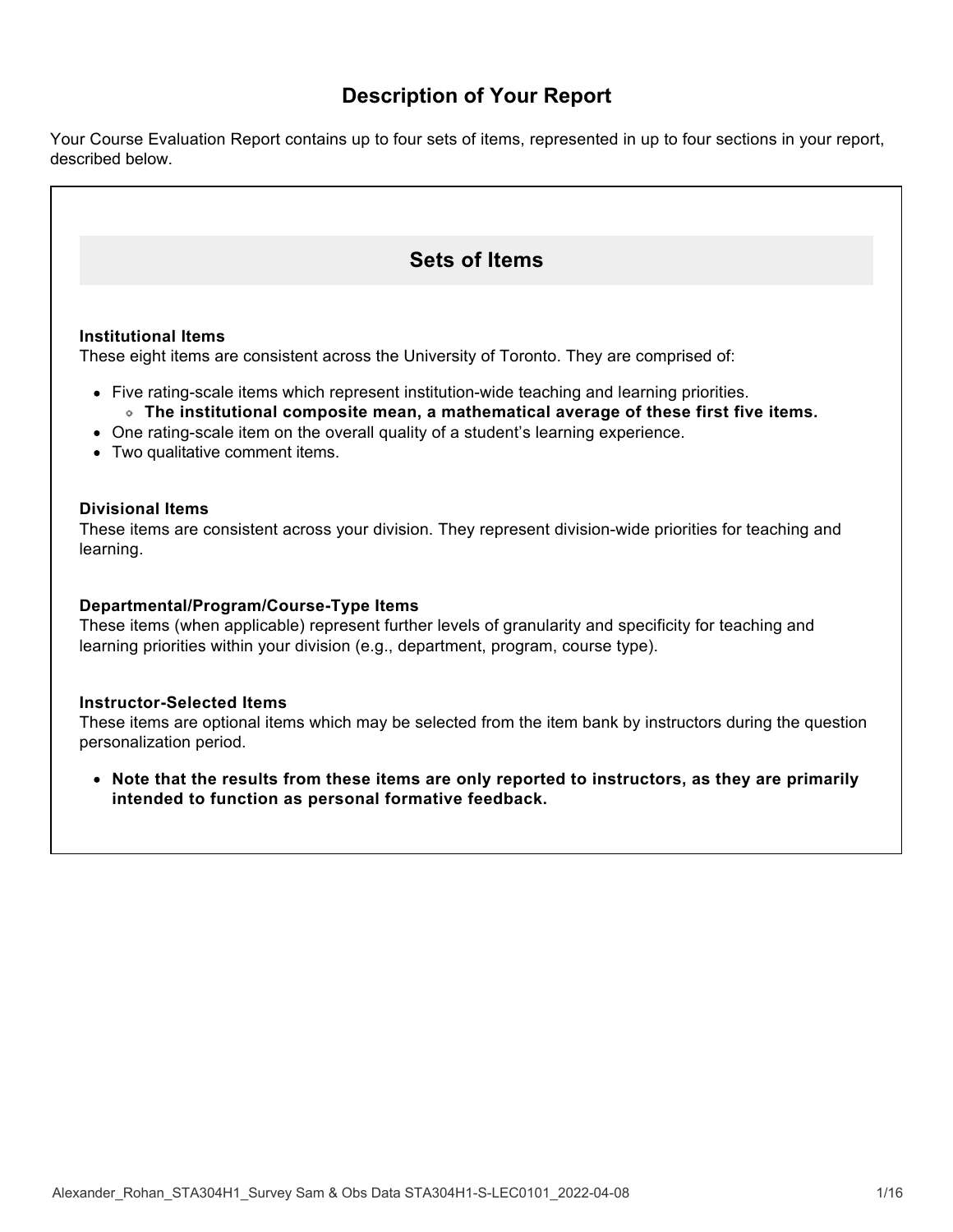# **Report Sections**

The following provide different statistical summaries and representations for your institutional, divisional, and departmental/programmatic items (where appropriate).

### **Section 1: Course Evaluation Overview**

Provides all course evaluation data except instructor-selected items.

#### **Section 2: Response Distributions and Additional Statistics**

Provides detailed response distributions.

- The number and relative percentage of respondents providing a given answer is provided, along with a graphical representation.
- This section also reports further statistics for each set of items relative to Section 1.

#### **Section 3: Comparative Data**

Provides comparative means for your course as compared to the relevant means across *all other evaluated courses at a particular level of comparison (e.g. division, program)* for each set of items.

#### **Section 4: Instructor-Selected Items**

Provides data for optional items that instructors can select from the item bank during the question personalization period. This section is formatted identically to Section 2.

# **Statistical Terms Used in this Report**

**Mean:** The mathematical average. This measure is the most sensitive, and can be greatly affected by extreme and/or divergent scores.

**Median:** The middle value when all responses are ordered. This measure is less affected by extreme and/or divergent scores.

**Mode:** The most frequently occurring score.

**Standard deviation:** A measure of the "spread" of the data.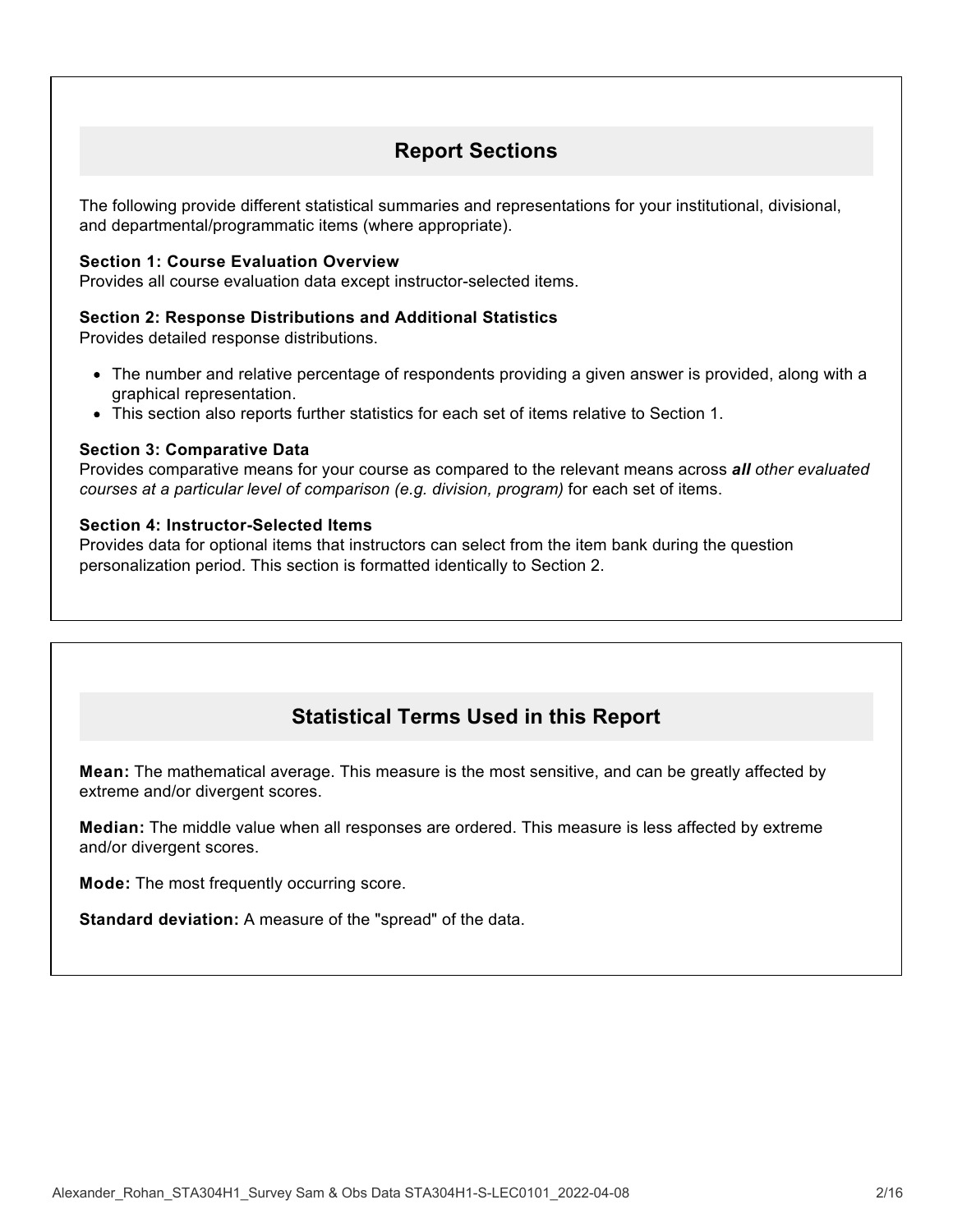#### **FAS Winter 2022 Undergrad**

**Course Name: Survey Sam & Obs Data STA304H1-S-LEC0101 (INPER) Division: ARTSC Session: S Session Codes: F = First/Fall, S = Second/Winter Instructor: Rohan Alexander Section: LEC0101 Delivery Mode: INPER Report Generation Date: April 12, 2022**

| Raters    | <b>Students</b> |
|-----------|-----------------|
| Responded |                 |
| Invited   | . L             |

### **Section 1: Course Evaluation Overview**

## **Part A. Core Institutional Items**

#### **Scale: 1 - Not At All 2 - Somewhat 3 - Moderately 4 - Mostly 5 - A Great Deal**

| Question                                                                                                                                |      | Summary |  |
|-----------------------------------------------------------------------------------------------------------------------------------------|------|---------|--|
|                                                                                                                                         | Mean | Median  |  |
| I found the course intellectually stimulating.                                                                                          | 4.2  | 4.0     |  |
| The course provided me with a deeper understanding of the subject matter.                                                               | 4.3  | 5.0     |  |
| The instructor (Rohan Alexander) created an atmosphere that was conducive to my learning.                                               | 4.3  | 5.0     |  |
| Course projects, assignments, tests, and/or exams improved my understanding of the course material.                                     | 4.1  | 4.0     |  |
| Course projects, assignments, tests and/or exams provided opportunity for me to demonstrate an understanding<br>of the course material. | 4.0  | 4.0     |  |
| Institutional Composite Mean                                                                                                            | 4.2  |         |  |

#### **Scale: 1 - Poor 2 - Fair 3 - Good 4 - Very Good 5 - Excellent**

| Question                                                           | <b>I</b> Summary |  |
|--------------------------------------------------------------------|------------------|--|
|                                                                    | Mean Median      |  |
| Overall, the quality of my learning experience in this course was: |                  |  |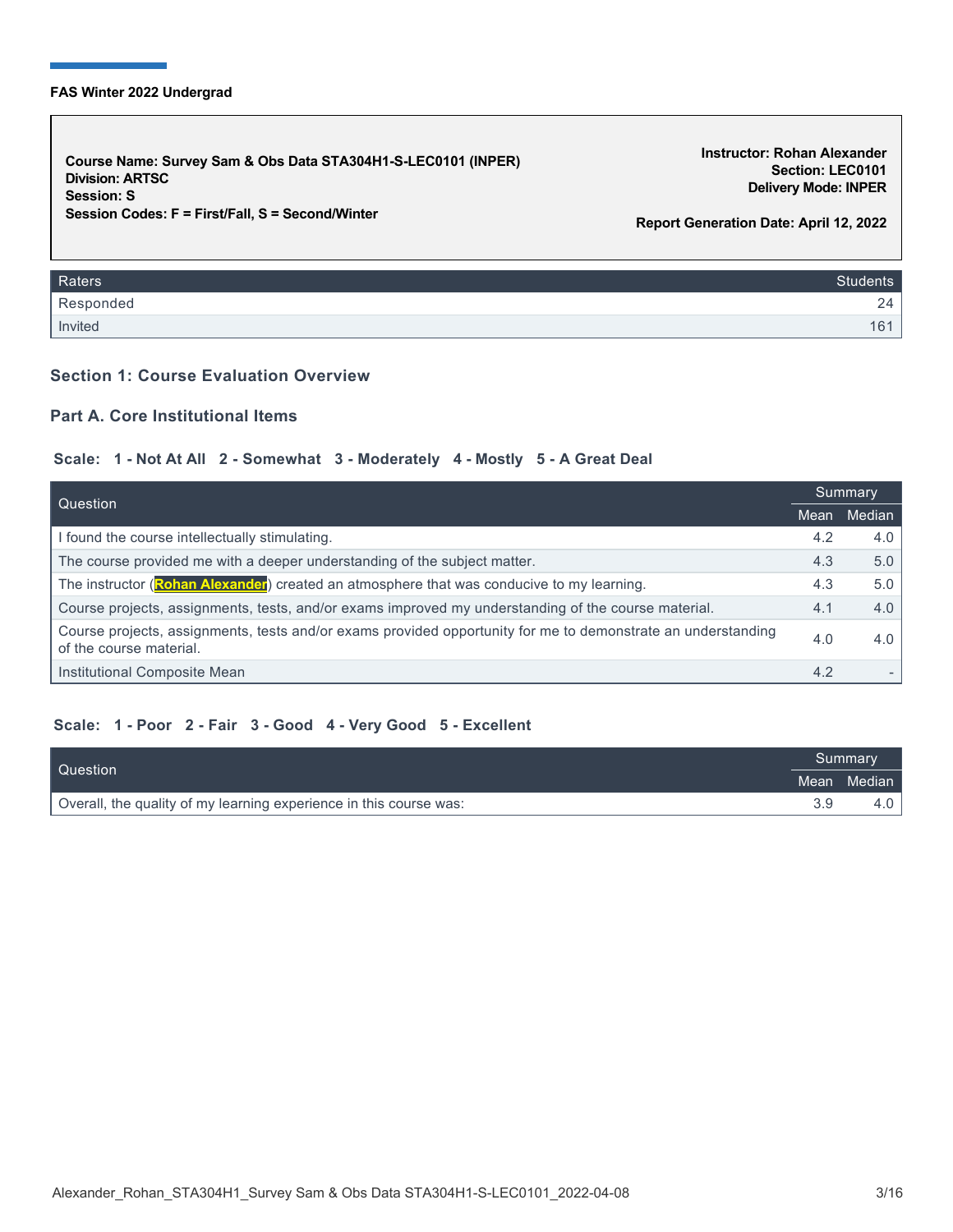## **7. Please comment on the overall quality of the instruction in this course.**

#### **Comments**

I think the overall quality was very good. Rohan's quality of teaching was effective and I felt it was adapted well enough to the rough circumstances in this school year. His attitude is refreshing and his flexibility with deadlines and student's circumstances is extremely kind to students and is unlike any other instructor I have had.

Course was well organized, professor and teaching staff helpful and very responsive. I appreciated the flexibility of the coursework.

The course is designed in a way where we can learn from our mistakes and still not fall behind. I think other courses should take a look at how professor Rohan conducts his courses and take notes.

The course is excellent, it forces us to be better at writing papers and by the end of the course, we have a solid portfolio in our hands.

I love how the course is more applied. Professor Rohan is critical at marking, but his remarks were very helpful.

most of the stuff are the knowledge from other classes. It was a little bit boring at the beginning of the semester. If this course can involve more model selection for assignments, then it would be more beneficial for students. Overall quality was great.

In general the course is great, but the workload is very high and instruction on completing papers are not very clear.

Lecture only cover a little bit. And most of the stuff need to learn by my self. The lecture is useless and boring. The grade of assignment also does not make sense. And syllabus is not clean.

The marking for this course was made incredibly accessible. This does not mean that the coursework was light because the papers required a lot of work to do well on. This grading structure was fantastic for time management and work balance. One main criticism is the lectures were not super related with the content that was being accessed but they were very insightful and useful outside of the class.

too many assignment.

The instructor provided us with notes that were clear and easy to understand and was generous enough to allow us to have the time we needed for assignments and projects. He understood that sometimes students didn't have a lot of time and so never minded if a submission was late.

overall great; if lecture slides could be posted as well that would be even better

TProf Rohan was a great instructor and explained the concepts thoroughly with entertaining examples.

Lectures and slides were clear. Everything was recorded. The textbook was very helpful reference guide when writing papers. Prof responded swiftly and reasonably to emails.

The course was a bit harder than expected but the Prof made it better.

Professor Alexander is very passionate about the course material and it is very infectious. I would not say the lectures are required, but they are very engaging and have interesting lessons.

Because he is lecturing with slides (kind of like a talk), it's hard to take notes. As a result, I find I have to "remind" myself of the concepts learned by reading through his book. A recommendation for him would be to annotate his slides as he goes through them. That way students can do the same on their side. Writing words down is useful because it causes the instructor to slow down, take pauses, and forces the listeners to do the same. Also, there is something about writing words down that helps students consolidate materials better (perhaps there is a data analysis study for this)!

I think the overall quality was good, especially the online version since it was easier to do live–coding which were interesting. While in–person lectures were better to explain concepts on slides.

Not so good

Rohan is a great instructor for not only giving appropriate and interesting assignments but also creating an environment which enables us to communicate with the other ones forming friendships.

Too much group work...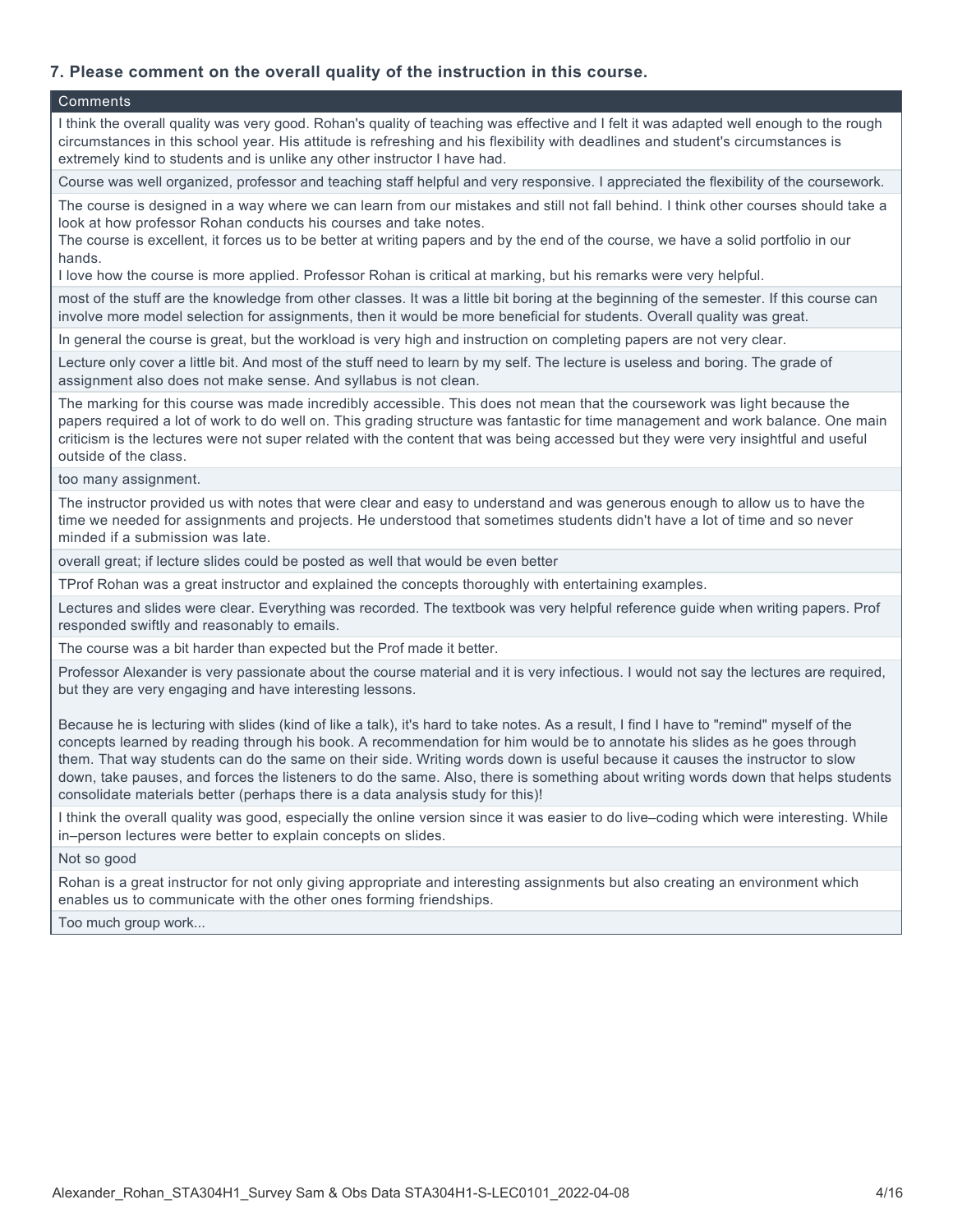#### **8. Please comment on any assistance that was available to support your learning in this course.**

#### **Comments**

Flexibility in coursework, dropping lowest grades

Professor Rohan is one of those gems that are just unheard of. He goes above and beyond for his students. The course allows students to take risks without losing much. It's very forgiving and is very positive. Professor will give extensions if necessary since he understood the mental health struggles of a lot of students.

It was incredible to have a new recording when the original one was lost. That was the best thing I have ever seen which it helped me to catch up the materials.

#### N/A

Teach more in lecture.

The professor was very easy to reach and very active on the course forum.

Piazza was very useful and answered my questions in a quick and fast manner.

piazza, email, office hours –> pretty good

Professor and TA office hours, Piazza

Prof was always there via email and before/after lectures.

We had TAs, OH, emails. Piazza and before/after class help.

There were office hours which we can go to and Piazza where the professor and TAs were quick to respond and clarify queries.

He was very quick about getting back to e–mails, giving very good feedback for the assignments as well as responding questions on Piazza.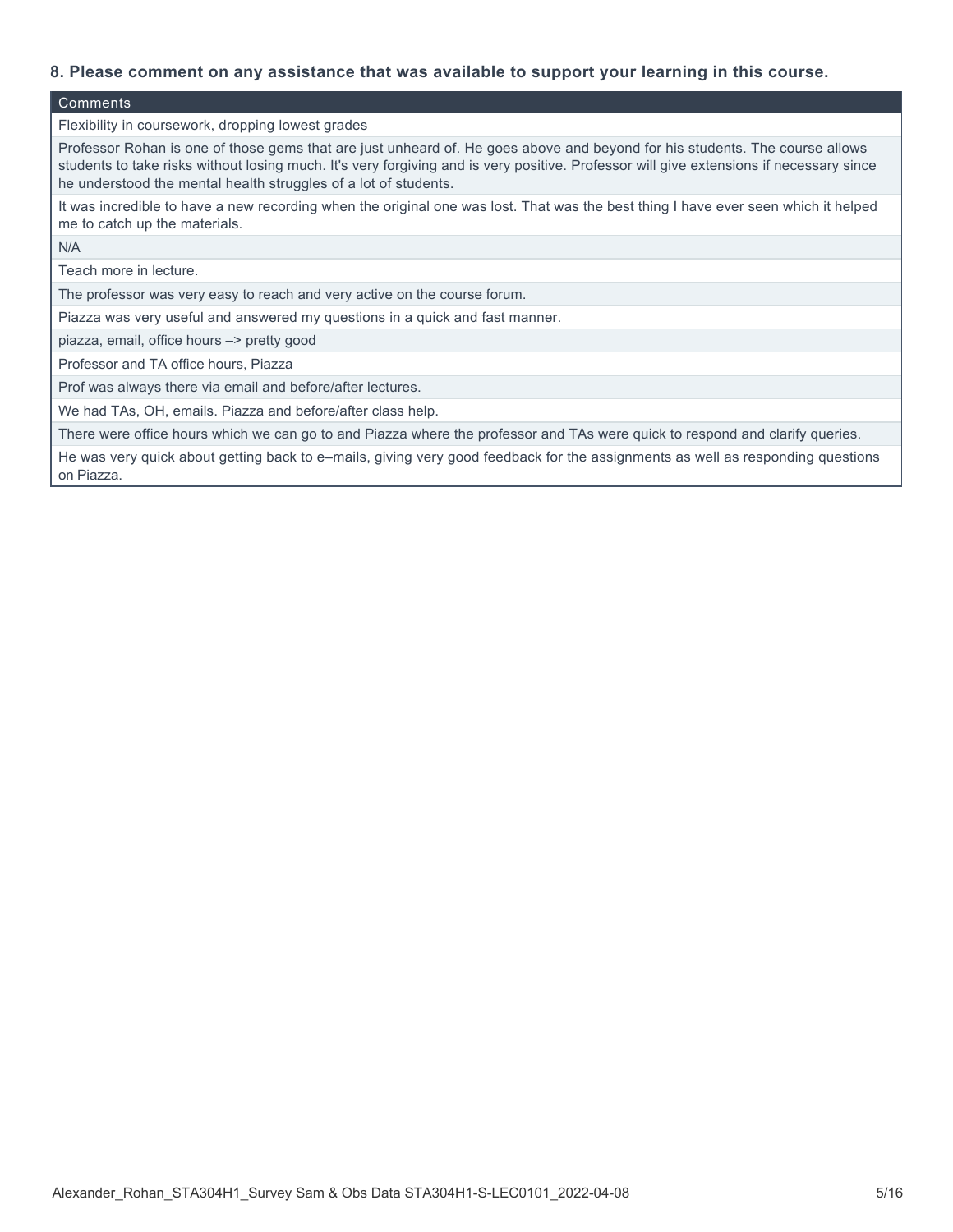## **Part B. Divisional Items**

## **Scale: 1 - Not At All 2 - Somewhat 3 - Moderately 4 - Mostly 5 - A Great Deal**

| Question                                                                                 |  | 'Summarv⊥   |  |
|------------------------------------------------------------------------------------------|--|-------------|--|
|                                                                                          |  | Mean Median |  |
| FAS001 The instructor (Rohan Alexander) generated enthusiasm for learning in the course. |  |             |  |

#### **Scale: 1 - Very Light 2 - Light 3 - Average 4 - Heavy 5 - Very Heavy**

| <b>Question</b>                                                    |  | Summary     |
|--------------------------------------------------------------------|--|-------------|
|                                                                    |  | Mean Median |
| FAS002 Compared to other courses, the workload for this course was |  | 4.U         |

#### **Scale: 1 - Not At All 2 - Somewhat 3 - Moderately 4 - Mostly 5 - Strongly**

| Question                                                | Summary     |  |
|---------------------------------------------------------|-------------|--|
|                                                         | Mean Median |  |
| FAS003 I would recommend this course to other students. |             |  |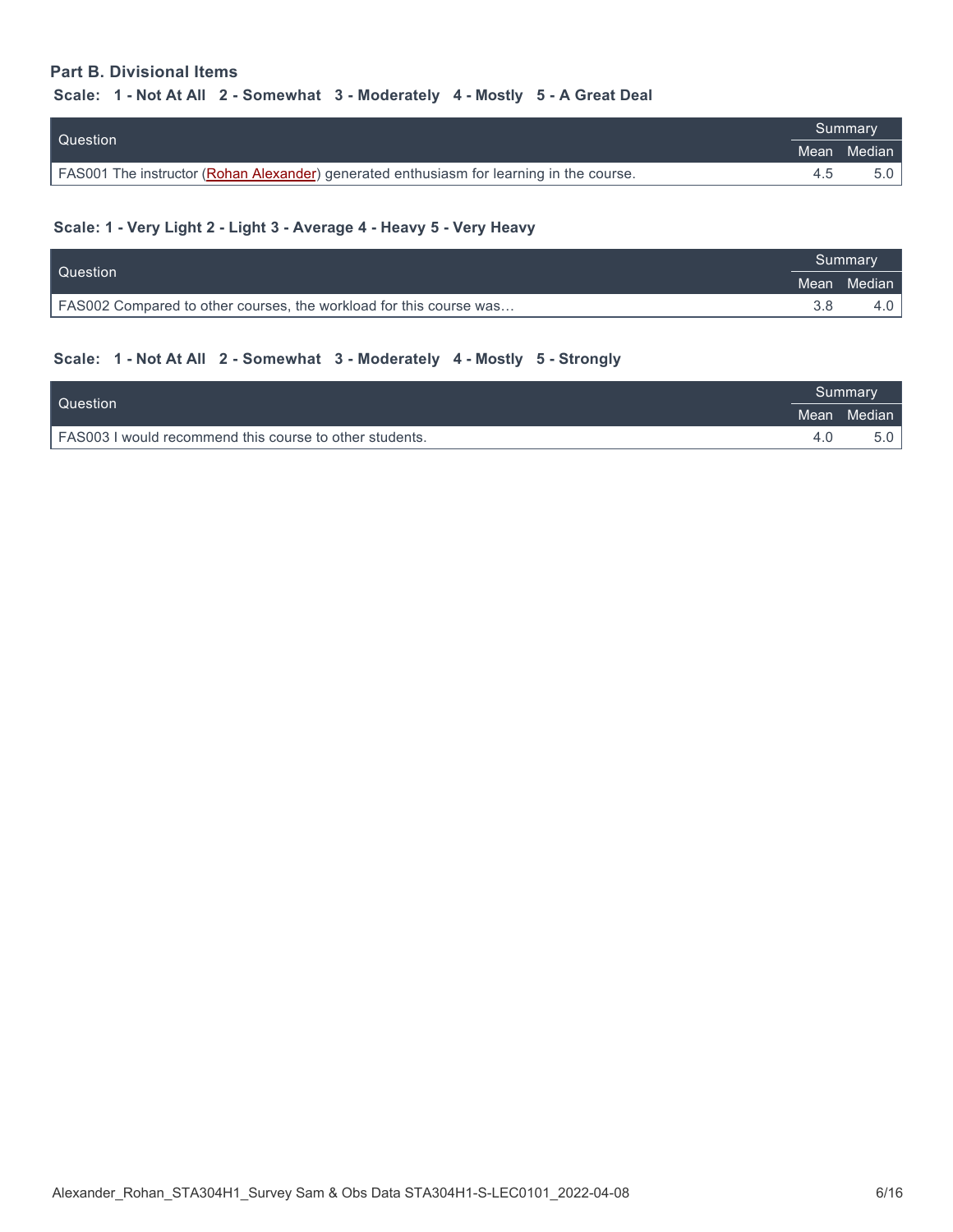# **Part C: Departmental Items**

## **Scale: 1 - Poor 2 - Fair 3 - Good 4 - Very Good 5 - Excellent**

| Question                                                                                          |  | Summary     |  |
|---------------------------------------------------------------------------------------------------|--|-------------|--|
|                                                                                                   |  | Mean Median |  |
| UNIT(OQI) Overall, the quality of instruction provided by $(Rohan Alexander)$ in this course was: |  | 5.0         |  |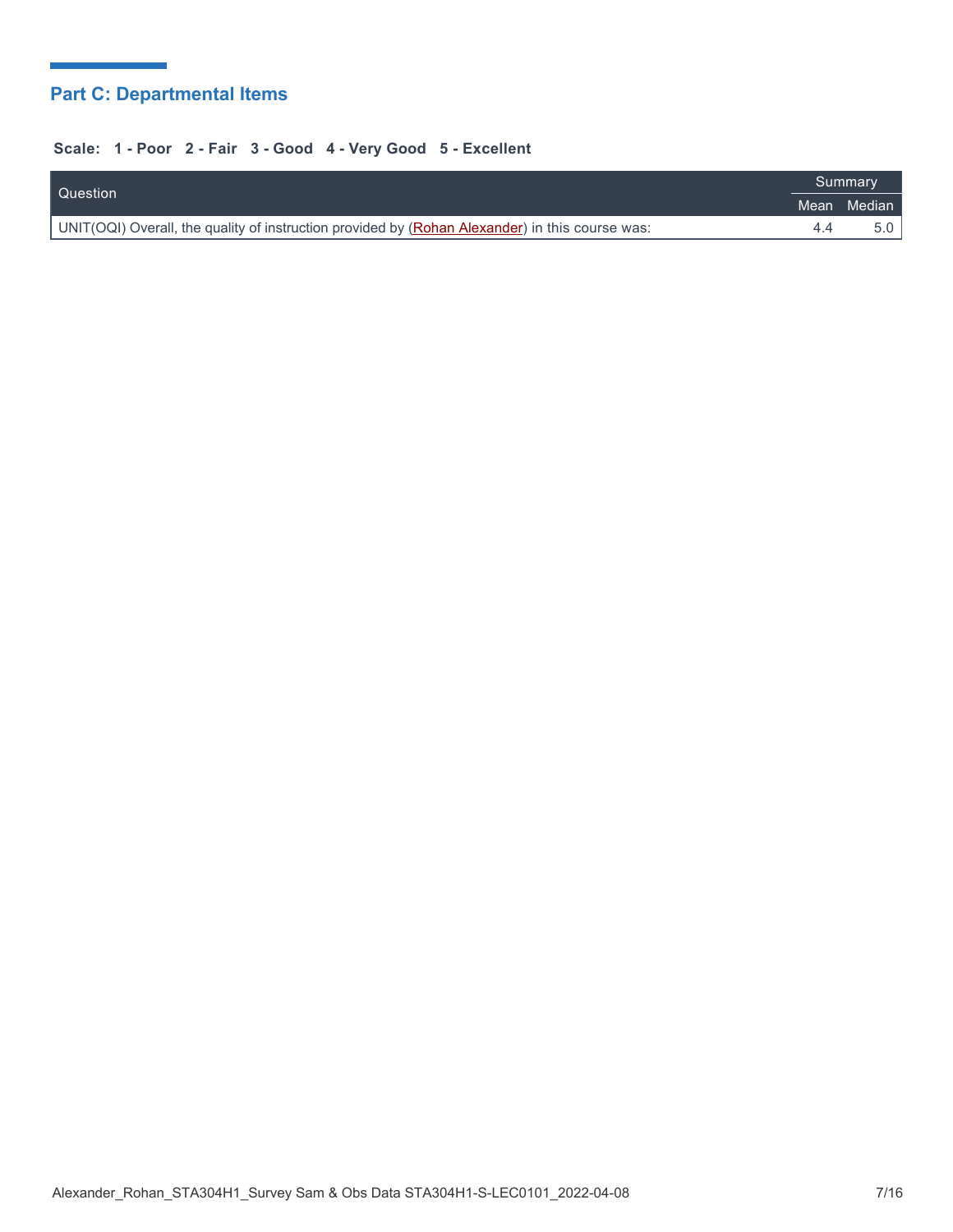## **Section 2: Response Distributions and Additional Statistics**

This section provides detailed response distributions.

**Mean:** The mathematical average. This measure is the most sensitive, and can be greatly affected by extreme and/or divergent scores.

**Median:** The middle value when all responses are ordered. This measure is less affected by extreme and/or divergent scores.

**Mode:** The most frequently occurring score.

**Standard deviation:** A measure of the "spread" of the data.

# **Part A: Core Institutional Items**

### **1. I found the course intellectually stimulating.**



### **2. The course provided me with a deeper understanding of the subject matter.**

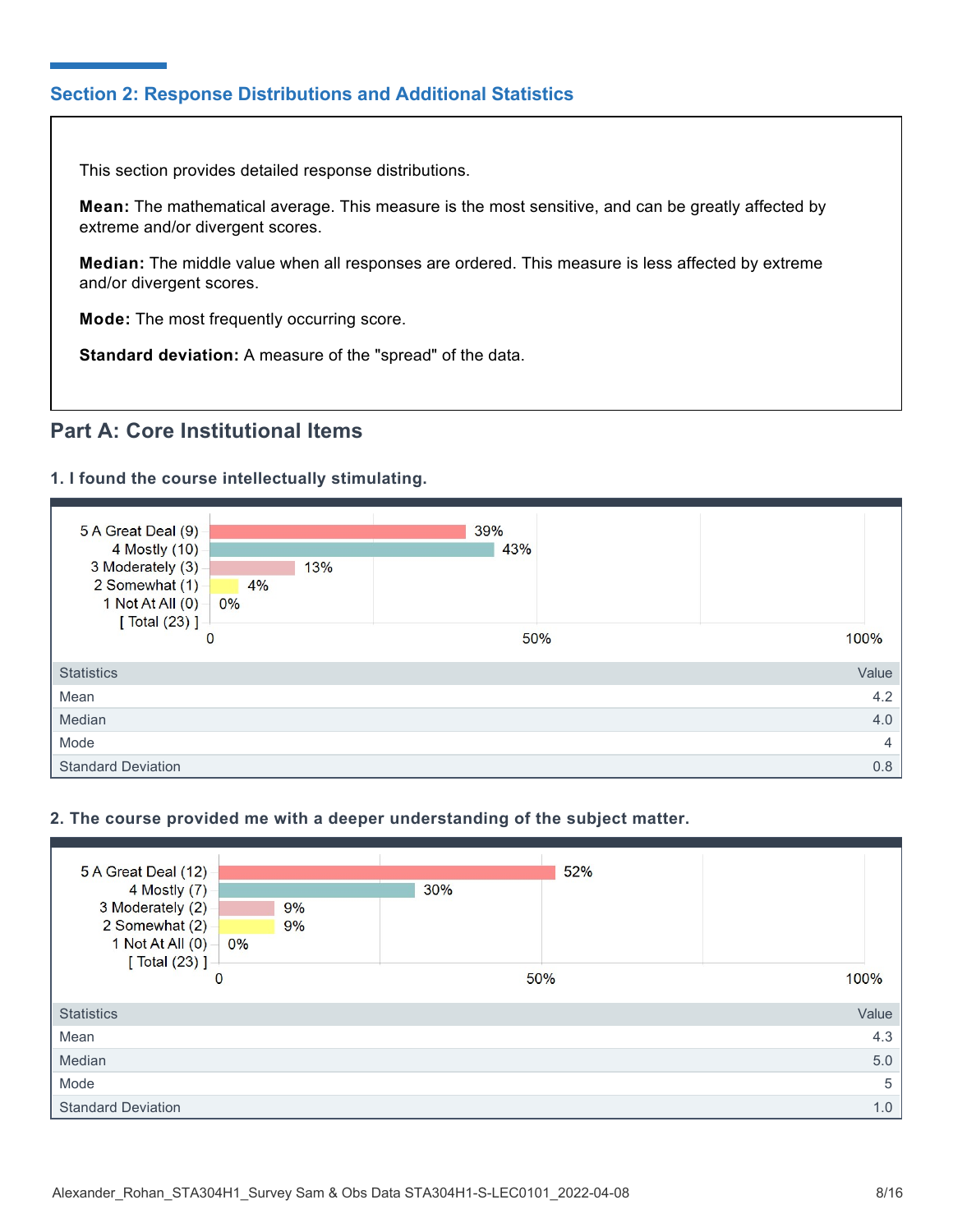## **3. The instructor (Rohan Alexander) created a course atmosphere that was conducive to my learning.**



## **4. Course projects, assignments, tests and/or exams improved my understanding of the course material.**

| 5 A Great Deal (10)<br>4 Mostly (8)<br>3 Moderately (3)<br>2 Somewhat (2)<br>1 Not At All $(0)$<br>$0\%$<br>[ Total (23) ] | 13%<br>9% | 43%<br>35% |       |
|----------------------------------------------------------------------------------------------------------------------------|-----------|------------|-------|
| 0                                                                                                                          |           | 50%        | 100%  |
| <b>Statistics</b>                                                                                                          |           |            | Value |
| Mean                                                                                                                       |           |            | 4.1   |
| Median                                                                                                                     |           |            | 4.0   |
| Mode                                                                                                                       |           |            | 5     |
| <b>Standard Deviation</b>                                                                                                  |           |            | 1.0   |

**5. Course projects, assignments, tests and/or exams provided opportunity for me to demonstrate an understanding of the course material.**

| 5 A Great Deal (9)<br>4 Mostly (7)<br>3 Moderately (5)<br>2 Somewhat (2)<br>1 Not At All (0) -<br>0% | 22%<br>9% | 30% | 39% |       |
|------------------------------------------------------------------------------------------------------|-----------|-----|-----|-------|
| [ Total (23) ]<br>0                                                                                  |           |     | 50% | 100%  |
| <b>Statistics</b>                                                                                    |           |     |     | Value |
| Mean                                                                                                 |           |     |     | 4.0   |
| Median                                                                                               |           |     |     | 4.0   |
| Mode                                                                                                 |           |     |     | 5     |
| <b>Standard Deviation</b>                                                                            |           |     |     | 1.0   |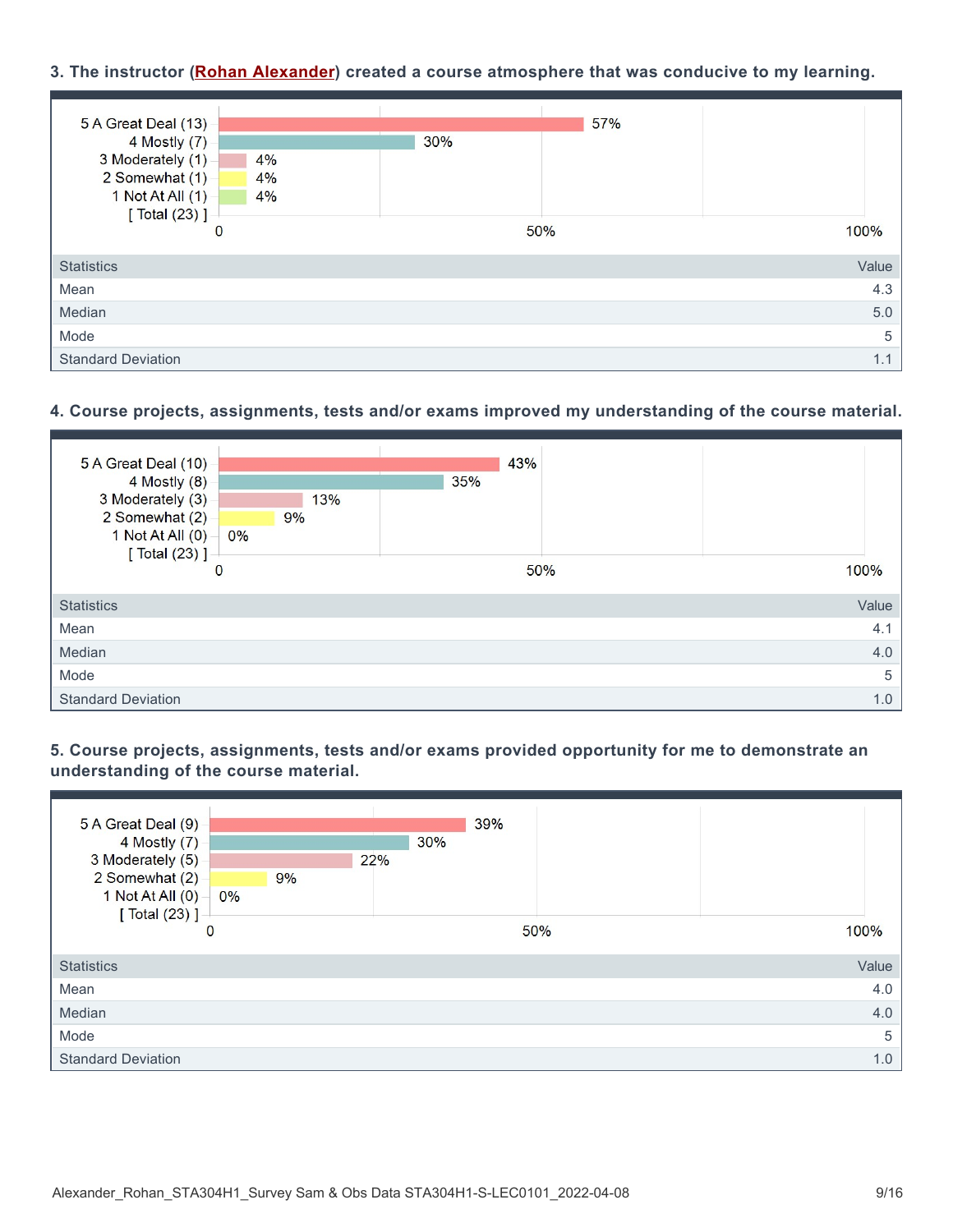## **6. Overall, the quality of my learning experience in this course was….**

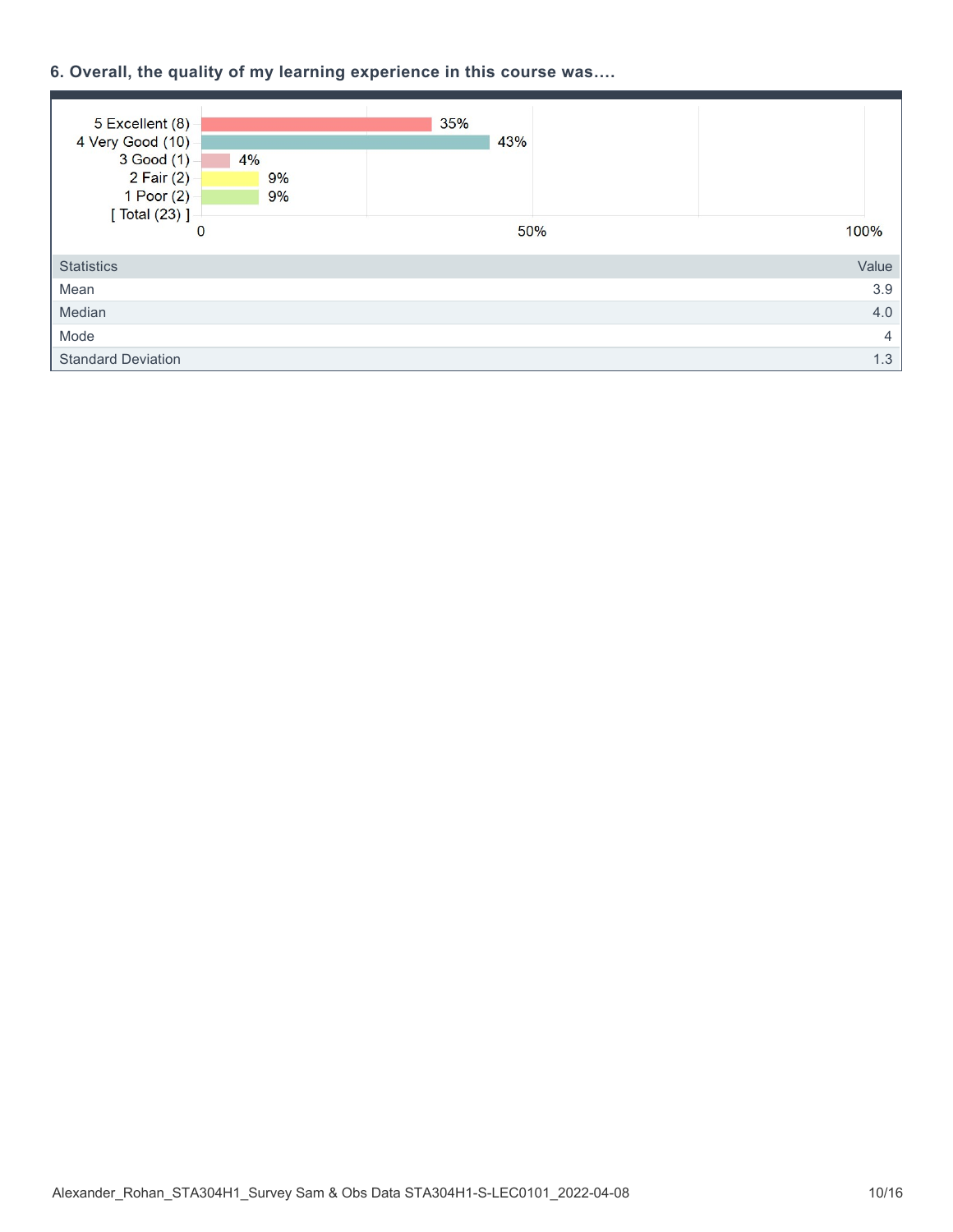## **Part B. Divisional Items**

**The instructor (Rohan Alexander) generated enthusiasm for learning in the course.**



#### **Compared to other courses, the workload for this course was…**



### **I would recommend this course to other students.**

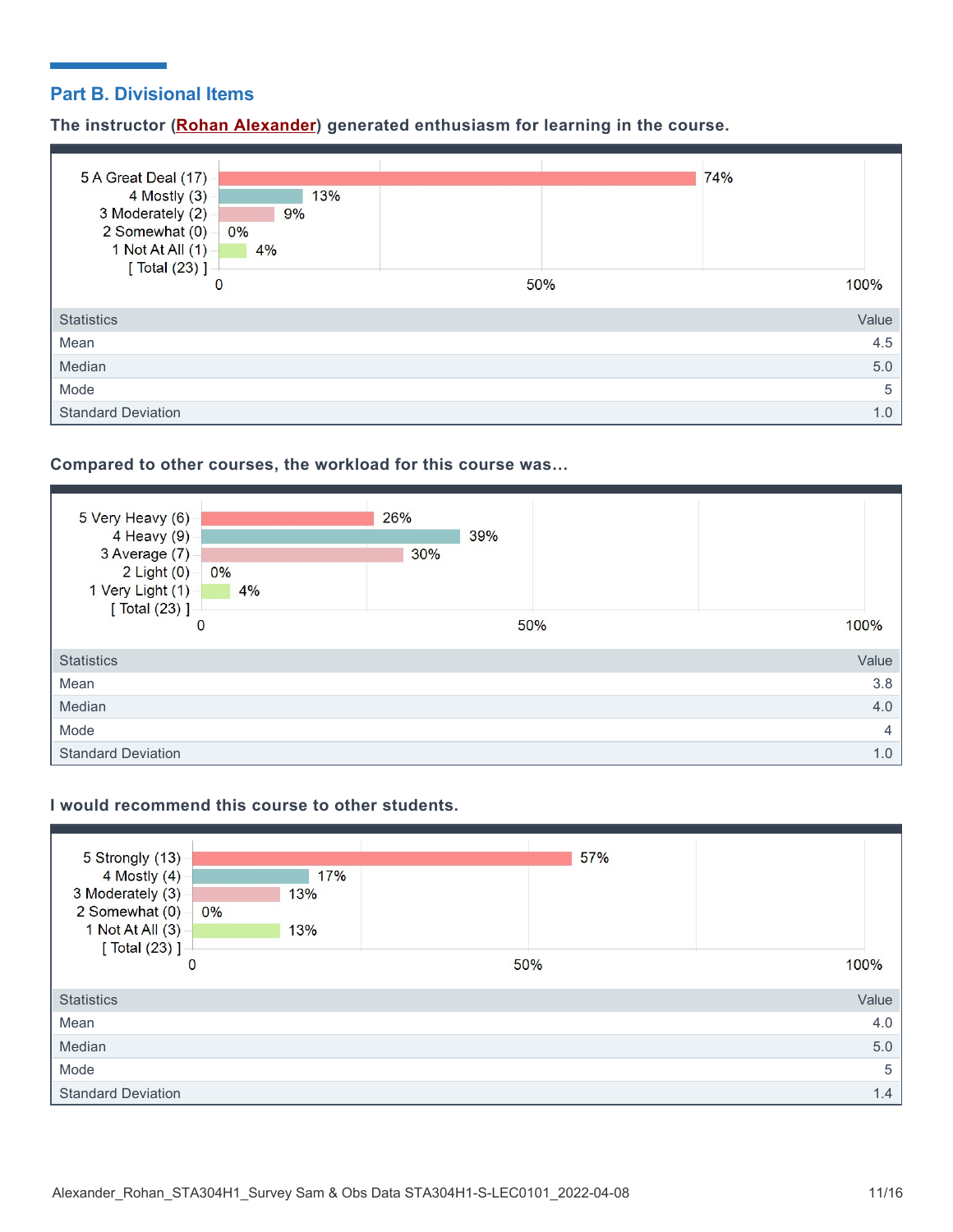# **Part C. Departmental Items**

**Overall, the quality of instruction provided by (Rohan Alexander) in this course was:**

| 5 Excellent (14)<br>4 Very Good (6)<br>3 Good (2)<br>9%<br>$2$ Fair $(1)$<br>4%<br>1 Poor $(0)$<br>0%<br>[ Total (23) ] - | 26% | 61% |       |
|---------------------------------------------------------------------------------------------------------------------------|-----|-----|-------|
| 0                                                                                                                         | 50% |     | 100%  |
| <b>Statistics</b>                                                                                                         |     |     | Value |
| Mean                                                                                                                      |     |     | 4.4   |
| Median                                                                                                                    |     |     | 5.0   |
| Mode                                                                                                                      |     |     | 5     |
| <b>Standard Deviation</b>                                                                                                 |     |     | 0.8   |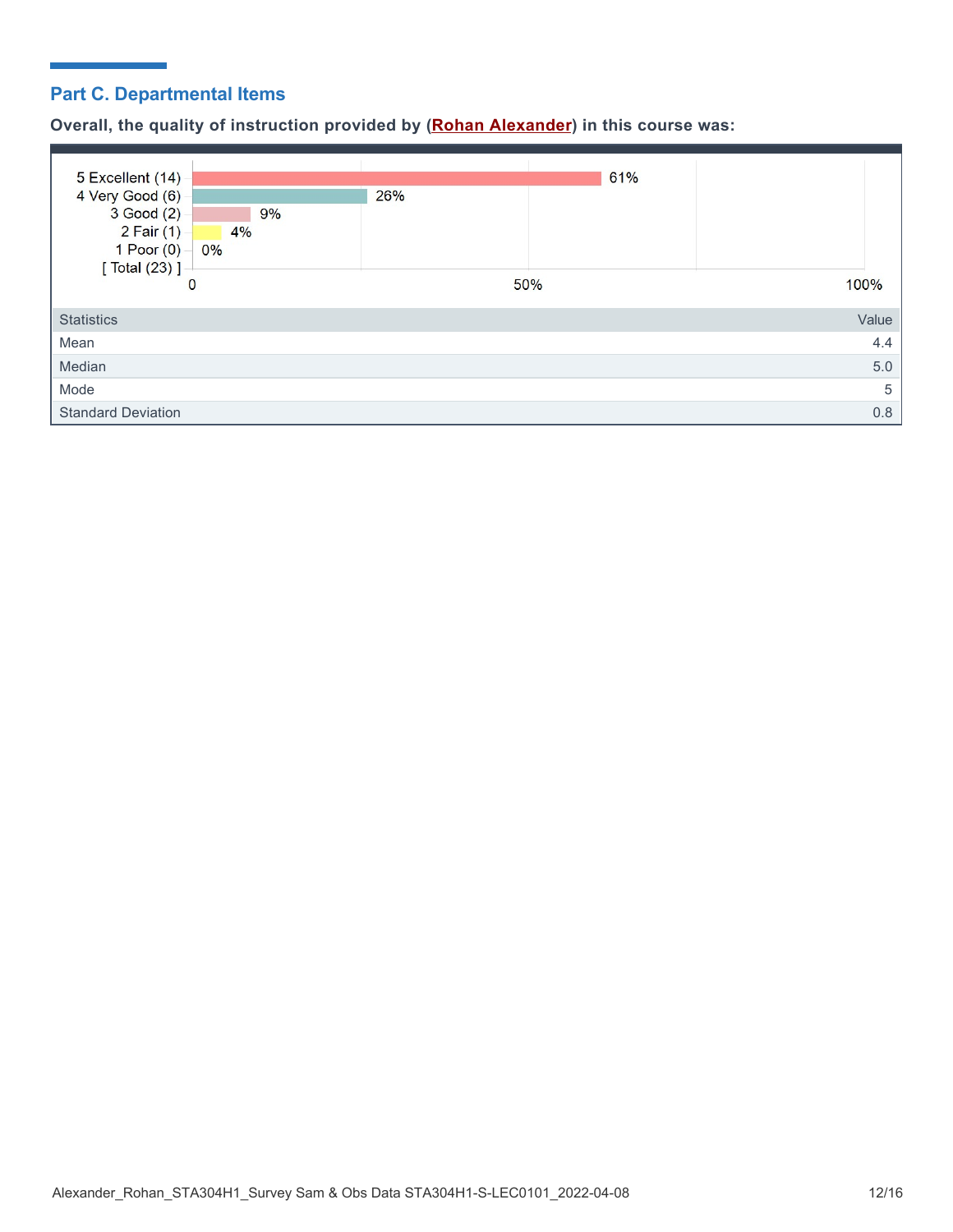## **Section 3. Comparative Data**

This section provides overall means for given comparators (e.g., division, department) alongside the mean values for a given course. Note that the comparators are calculated by pooling together all individual student survey responses (e.g., student responses for all of the courses in a department are pooled together and the departmental mean responses calculated from that). The provided comparators are thus a measure of the 'average' student experience for a unit or division; they are not a measure of the 'average' course in a unit or division. This calculation has the effect of giving large courses more 'weight' in the calculation of the comparator means. The effect of this on the calculated comparator varies depending on the relative proportion of large or small courses within a unit or division. As such, the departmental and divisional comparative mean values provided on course evaluations should not be regarded as an absolute and definitive benchmark.

*For example, if a department offered only two courses, one with 1000 students who all answered 3.5 and the other with 10 students who all answered 4.5 (so that the means would be 3.5 and 4.5 respectively), then the departmental mean provided on the course evaluations would be 3.51 since the calculation would be [(3.5x1000)+(4.5x10)]/1010]=3.51 and not (3.5+4.5)/2=4.*



**Part A. Core Institutional Items**

**Scale: 1 - Not At All 2 - Somewhat 3 - Moderately 4 - Mostly 5 - A Great Deal**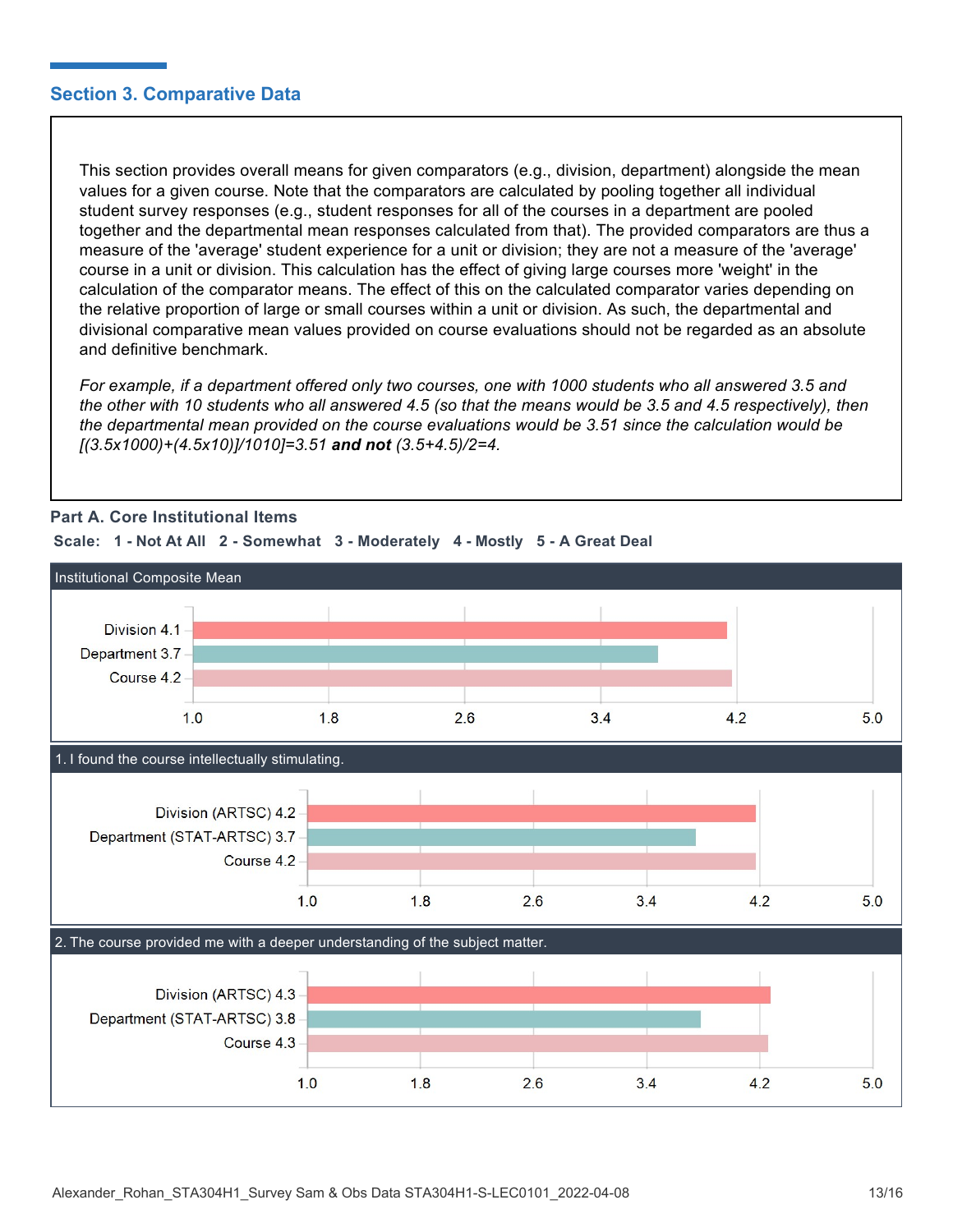

### **Scale: 1 - Poor 2 - Fair 3 - Good 4 - Very Good 5 - Excellent**

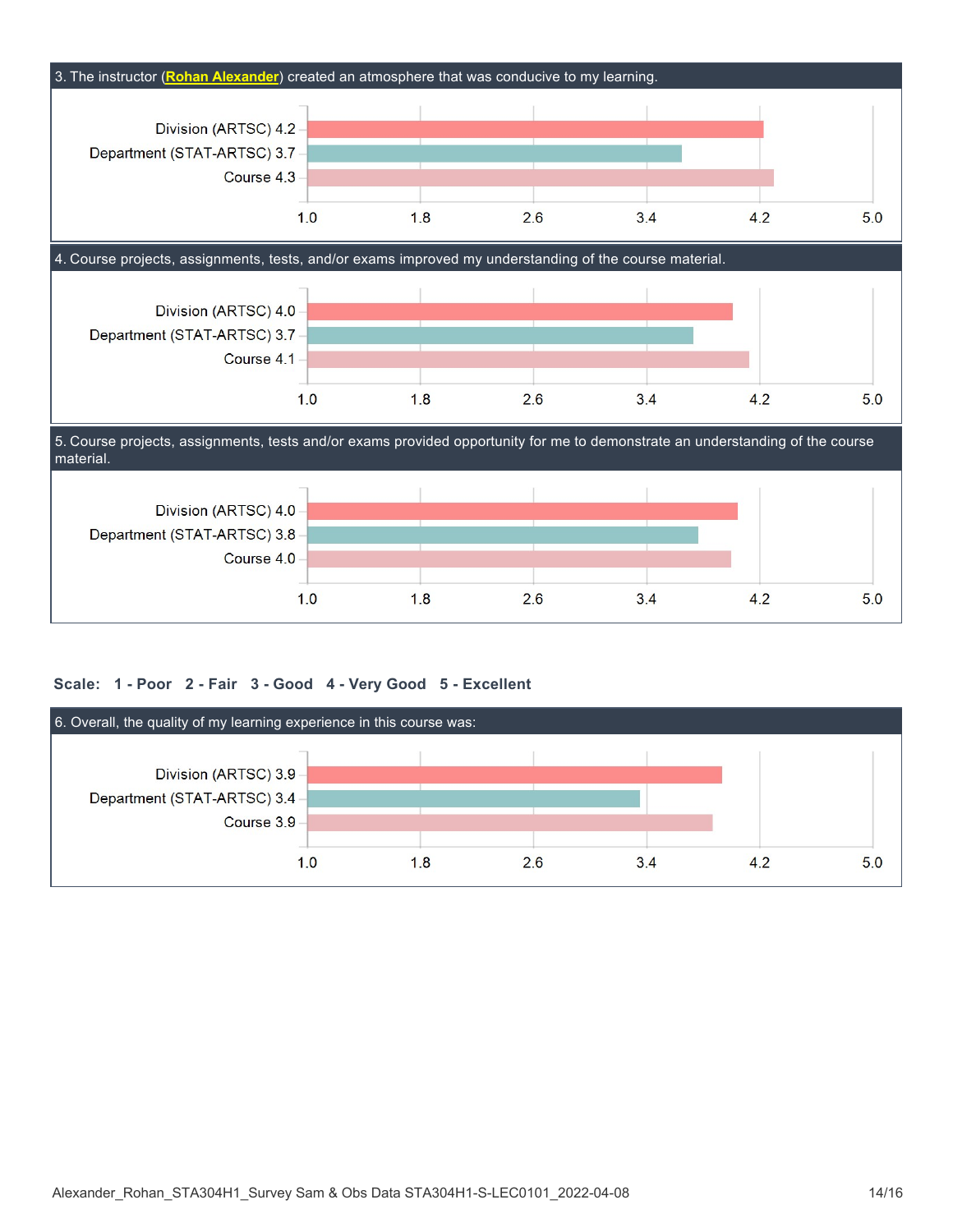### **Part B. Divisional Items**

#### **Scale: 1 - Not At All 2 - Somewhat 3 - Moderately 4 - Mostly 5 - A Great Deal**



#### **Scale: 1 - Very Light 2 - Light 3 - Average 4 - Heavy 5 - Very Heavy**



#### **Scale: 1 - Not At All 2 - Somewhat 3 - Moderately 4 - Mostly 5 - Strongly**